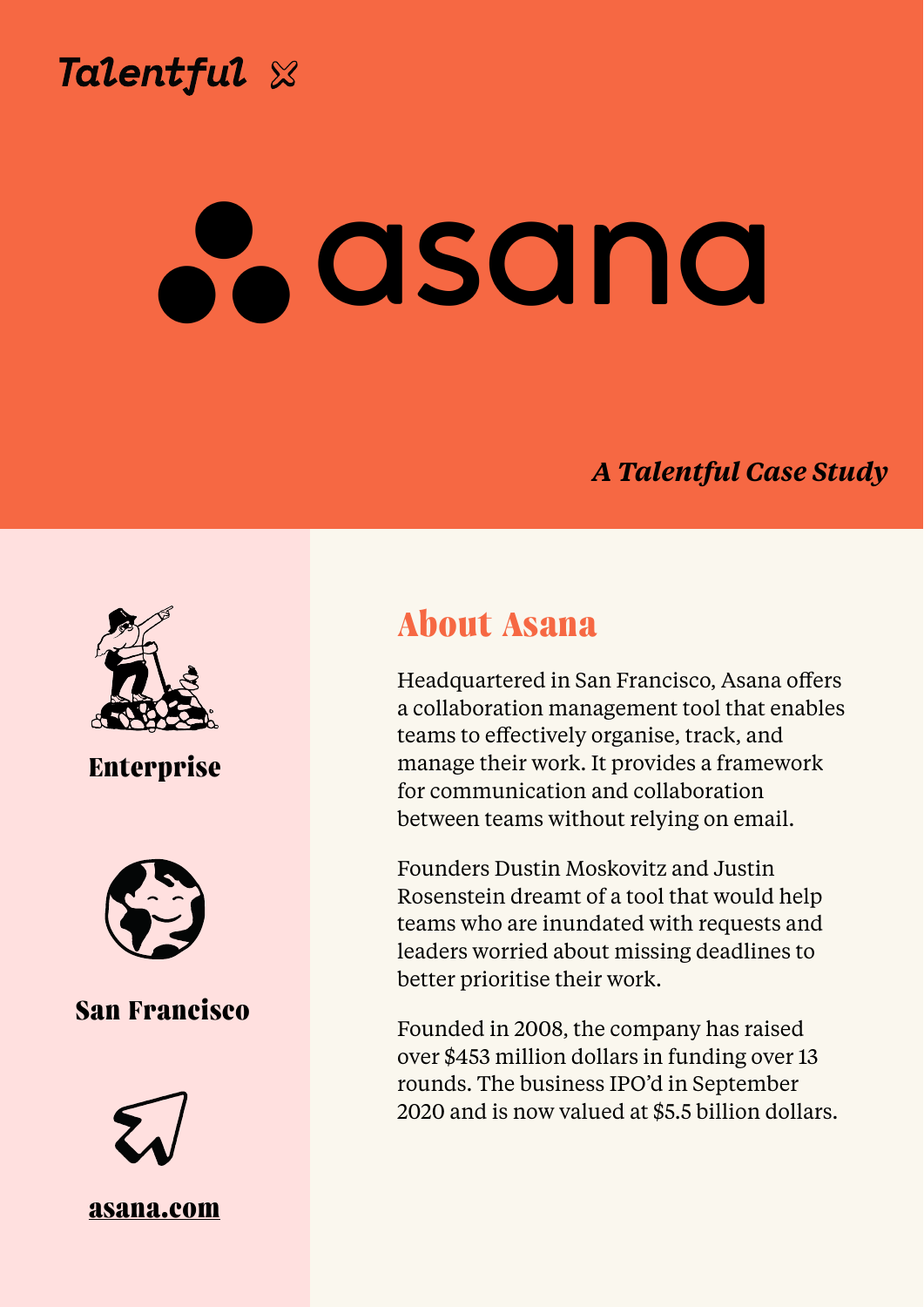

Talentful was brought on to support hiring for Asana's Revenue organisation as the company prepared for a massive 65% year-on-year growth.

At the time, Asana's internal recruiters were stretched thin, and the team needed top-of-funnel support to boost pipelines in the GTM (go-to-market) space. Growth was a key focus in both the US and EMEA, and headcount plans were front-loaded for Q1. Asana's team was not resourced effectively to hit future goals and needed extra support to ramp up hiring.



- Provide market insights to help Asana's recruiters broaden their search strategies for hard-to-fill roles.
- Share recruitment metrics to help Asana manage its forecasting and hiring plans more effectively.
- Train Asana's recruiters to successfully attract, engage and hire highquality talent.

A team of full-cycle recruiters and candidate-focused sourcers were placed inhouse with Asana's team in the US and EMEA to boost hiring. After successfully hitting targets, Talentful's partnership with Asana was extended to continue hiring and provide additional value-add training to the internal hiring team, including the following:

#### **Balancing hiring fast with hiring top talent.**

**Top-of-funnel support needed to boost pipelines.** 

**Improve candidate experience due to increased competition.**